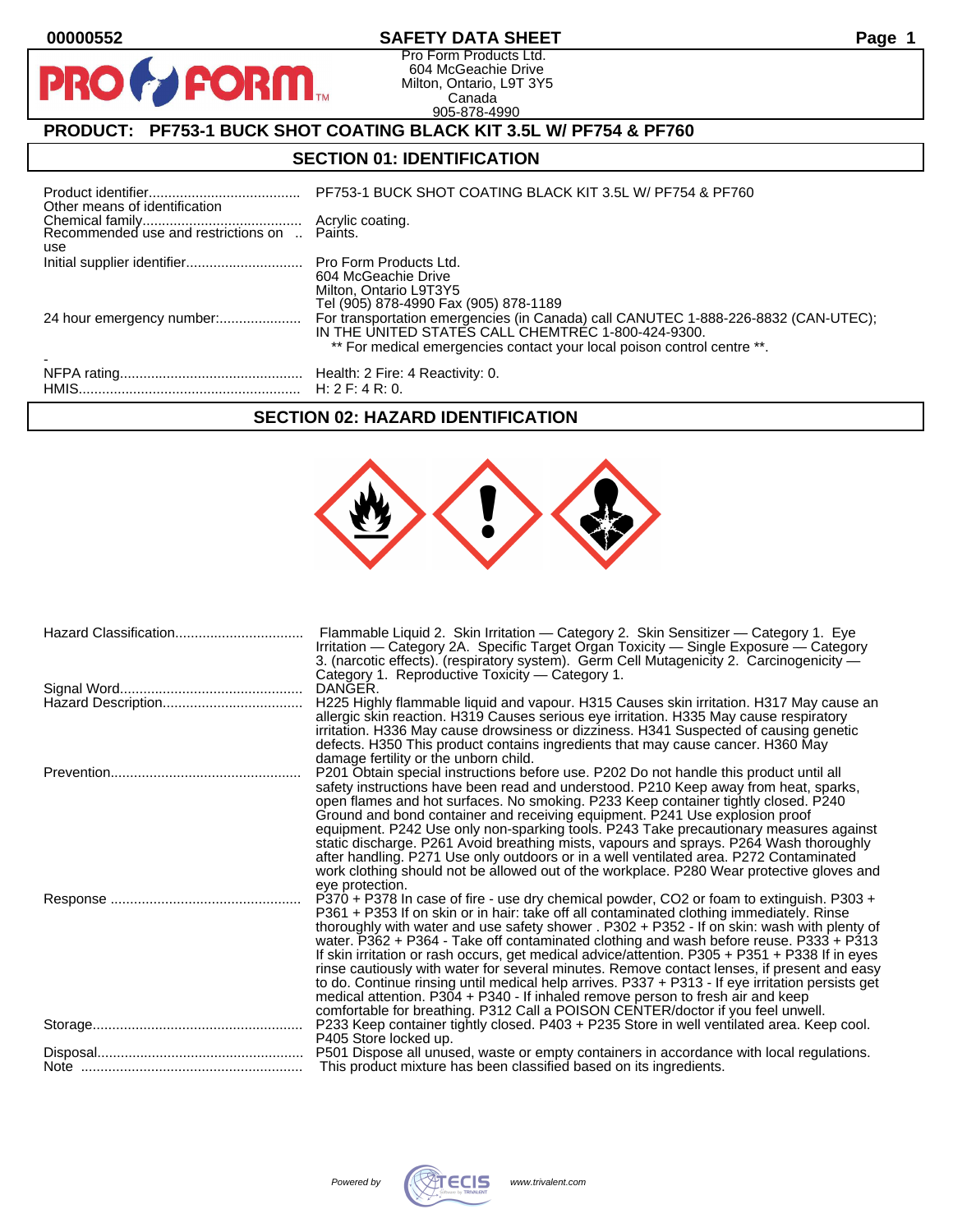| <b>SECTION 03: COMPOSITION / INFORMATION ON INGREDIENTS</b> |
|-------------------------------------------------------------|
|-------------------------------------------------------------|

| ICHEMICAL NAME AND SYNONYMS                        | CAS#           | IWT. %      |
|----------------------------------------------------|----------------|-------------|
| Acetone                                            | 67-64-1        | $7 - 13$    |
| 4-Chlorobenzotrifluoride                           | 98-56-6        | $5 - 10$    |
| tert-Butyl acetate                                 | 540-88-5       | $5 - 10$    |
| n-Butyl Acetate                                    | 123-86-4       | $5 - 10$    |
| Solvent Naphtha, Light Aromatics                   | 64742-95-6     | $3 - 7$     |
| Xylene                                             | 1330-20-7      | 1-5         |
| Carbon Black                                       | 1333-86-4      | $0.5 - 1.5$ |
| Dibutyltin Bis (Acetylacetonate)                   | 22673-19-4     | $0.1 - 1$   |
| Ethylbenzene                                       | $100 - 41 - 4$ | $0.1 - 1$   |
| Bis (1,2,2,6,6- Pentamethyl-4- Piperidyl) Sebacate | 41556-26-7     | $0.1 - 1$   |
| Octadecanamide, N,N'-1,2-ethanediylbis[12-hydroxy- | 123-26-2       | $0.1 - 1$   |
| <b>Crystalline Silica</b>                          | 14808-60-7     | $0.1 - 1$   |

<<The actual concentration(s) withheld as a trade secret>> .

#### **SECTION 04: FIRST-AID MEASURES**

| Inhalation                                                       | If inhaled, remove to fresh air. If not breathing, give artificial respiration. If breathing is<br>difficult, give oxygen, obtain medical attention.                                                                                                                                                                                                                                                                                                                                                                                                                                                                                                                         |
|------------------------------------------------------------------|------------------------------------------------------------------------------------------------------------------------------------------------------------------------------------------------------------------------------------------------------------------------------------------------------------------------------------------------------------------------------------------------------------------------------------------------------------------------------------------------------------------------------------------------------------------------------------------------------------------------------------------------------------------------------|
|                                                                  | If ingestion is suspected, contact physician or poison control center immediately. Do not<br>induce vomiting. If spontaneous vomiting occurs have victim lean forward with head down<br>to prevent aspiration of fluid into the lungs. Never give anything by mouth to an<br>unconscious person.                                                                                                                                                                                                                                                                                                                                                                             |
|                                                                  | Remove all contaminated clothing and immediately wash the exposed areas with copious<br>amounts of water for a minimum of 30 minutes or up to 60 minutes for critical body areas. If<br>irritation persists, seek medical attention.                                                                                                                                                                                                                                                                                                                                                                                                                                         |
|                                                                  | In case of contact, immediately flush eyes, keeping eyelids open, with plenty of water for at<br>least 15 minutes. Check for and remove any contact lenses, if safe and easy to do so.<br>Obtain medical attention.                                                                                                                                                                                                                                                                                                                                                                                                                                                          |
| Most important symptoms and effects,<br>whether acute or delayed | Harmful if swallowed, in contact with skin or if inhaled. Causes skin irritation. Can cause<br>skin sensitization. Causes serious eye irritation. Symptoms may include stinging, tearing,<br>redness, swelling, and blurred vision. Direct contact with eyes may cause temporary<br>irritation. Vapors have a narcotic effect and may cause headache, fatigue, dizziness and<br>nausea. Can irritate mucous membranes of the respiratory tract. Causes damage to organs<br>through prolonged or repeated exposure. Suspected of causing genetic defects. This<br>product contains ingredients that may cause cancer. Suspected of damaging fertility or the<br>unborn child. |
|                                                                  | Treat victims symptomatically. In the event of an incident involving this product ensure that<br>medical authorities are provided a copy of this safety data sheet.                                                                                                                                                                                                                                                                                                                                                                                                                                                                                                          |

#### **SECTION 05: FIRE-FIGHTING MEASURES**

Suitable and unsuitable extinguishing ..... "Alcohol" foam, CO2, dry chemical. Do not use water in a jet.

media<br>Specific hazards arising from the ............. any hazardous combustion products<br>Special protective equipment and ............

Thermal decomposition products are toxic. May include:. Oxides of carbon (CO, CO2). hazardous product, such as the nature of Hydrocarbon fumes and smoke. Under hot acidic conditions:. Isobutylene. Acetic acid.

Acetone is a highly flammable liquid. It is easily ignited in the presence of heat, an ignition precautions for fire-fighters source such as a naked flame or a spark (including electrostatic discharge). Aqueous solutions of acetone can also ignite. Acetone vapors are heavier than air and can travel a long distance to an ignition source and cause flashback. Firefighter should be equipped with self-contained breathing apparatus and full protective clothing to protect against potentially toxic and irritating fumes. Solvent vapours may be heavier than air and may build up and travel along the ground to an ignition source, which may result in a flash back to the source of the vapours. Cool fire-exposed containers with cold water spray. Heat will cause pressure buildup and may cause explosive rupture.

#### **SECTION 06: ACCIDENTAL RELEASE MEASURES**

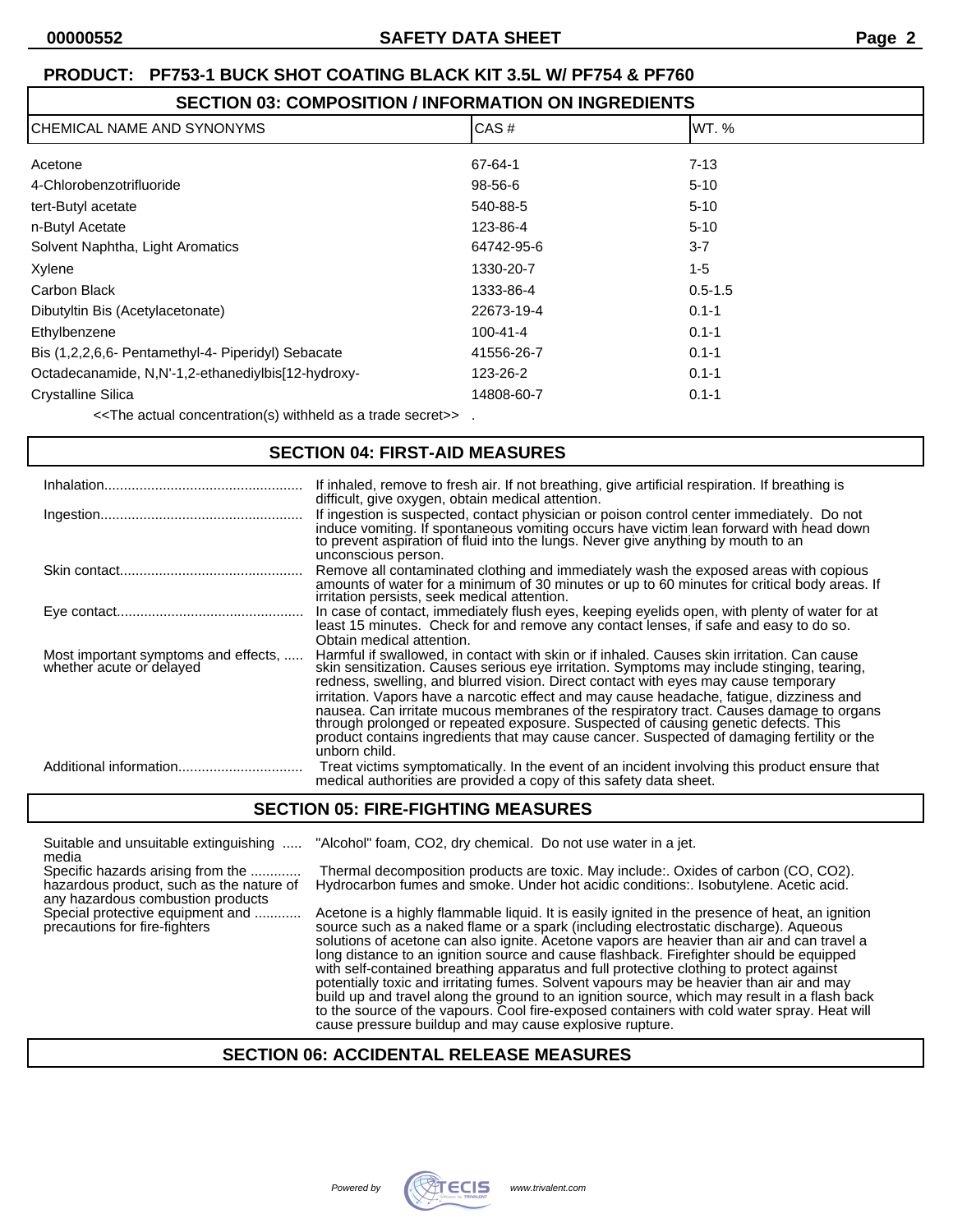#### **SECTION 06: ACCIDENTAL RELEASE MEASURES**

| Personal precautions, protective<br>equipment and emergency procedures | Extremely flammable liquid. No action shall be taken involving any personal risk or without<br>suitable training. Take precautions against static discharge. Use non-sparking tools and<br>equipment to pick up the spilled material. Equipment should be grounded. Isolate area and<br>keep unauthorized people away. Do not walk through spilled material. Wear<br>recommended protective equipment. Ventilate. Open windows and doors to allow air<br>circulation. Dike area to prevent spreading. The use of absorbent socks or spill pillows<br>may be required. Stop leak if safe to do so. Prevent runoff into drains, sewers, and other<br>waterways. |
|------------------------------------------------------------------------|---------------------------------------------------------------------------------------------------------------------------------------------------------------------------------------------------------------------------------------------------------------------------------------------------------------------------------------------------------------------------------------------------------------------------------------------------------------------------------------------------------------------------------------------------------------------------------------------------------------------------------------------------------------|
| Methods and materials for containment                                  |                                                                                                                                                                                                                                                                                                                                                                                                                                                                                                                                                                                                                                                               |
| and cleaning up                                                        | FLAMMABLE. Ventilate. Eliminate all sources of ignition. Avoid all personal contact.<br>Contain the spill. Prevent runoff into drains, sewers, and other waterways. Absorb with<br>earth, sand, or another dry inert material. Pick up waste material and place in an<br>appropriate container for disposal. Spilled material and water rinses are classified as<br>chemical waste, and must be disposed of in accordance with current local, provincial, state,<br>and federal regulations.                                                                                                                                                                  |

#### **SECTION 07: HANDLING AND STORAGE**

| Precautions for safe handling                                   | Keep away from heat, sparks, and open flame. Always adopt precautionary measures<br>against build-up of static which may arise from appliances, handling and the containers in<br>which product is packed. Avoid breathing vapours or mist. Ground handling equipment.<br>Avoid all skin contact and ventilate adequately, otherwise wear an appropriate breathing<br>apparatus. Handle and open container with care. Employees should wash hands and face<br>before eating or drinking. |
|-----------------------------------------------------------------|------------------------------------------------------------------------------------------------------------------------------------------------------------------------------------------------------------------------------------------------------------------------------------------------------------------------------------------------------------------------------------------------------------------------------------------------------------------------------------------|
| Conditions for safe storage, including any<br>incompatibilities | Keep away from heat, sparks, and open flames. Keep container closed when not in use.<br>Store away from oxidizing and reducing materials. Store away from sunlight. Attacks some<br>types of rubber, plastics and coatings.                                                                                                                                                                                                                                                              |

#### **SECTION 08: EXPOSURE CONTROLS / PERSONAL PROTECTION**

| <b>INGREDIENTS</b>                                        | <b>ACGIH TLV</b><br><b>TWA</b>                    | <b>STEL</b>     | <b>OSHA PEL</b><br>PEL      | <b>STEL</b>     | <b>NIOSH</b><br><b>REL</b> |
|-----------------------------------------------------------|---------------------------------------------------|-----------------|-----------------------------|-----------------|----------------------------|
| Acetone                                                   | 250 ppm TLV<br>CA ON: 500ppm (TWA); 750ppm (STEL) | 500 ppm         | 1,000 ppm                   | Not established | 250 ppm                    |
| 4-Chlorobenzotrifluoride                                  | Not established                                   | Not established | Not established             | Not established | Not established            |
| tert-Butyl acetate                                        | $200$ ppm<br>CA ON: 50ppm (TWA), 150ppm (STEL)    | Not established | $200$ ppm                   | Not established | $200$ ppm                  |
| n-Butyl Acetate                                           | 50 ppm                                            | 150 ppm         | 150 ppm                     | 200 ppm         | 150 ppm / STEL 200<br>ppm  |
|                                                           | CA ON: 50ppm (TWA), 150ppm (STEL)                 |                 |                             |                 |                            |
| Solvent Naphtha, Light<br>Aromatics                       | Not established                                   | Not established | 500 ppm (2000<br>mg/m3) TWA | Not established | 350 mg/m3 TWA              |
| Xylene                                                    | 50 ppm<br>CA ON: 100ppm (TWA); 150ppm (STEL)      | 150 ppm         | 100 ppm TWA                 | Not established | Not established            |
| <b>Carbon Black</b>                                       | $3$ mg/m $3$<br>CA ON: 3 mg/m3 (Inhalable) TWA    | Not established | $3.5 \text{ mg/m}$          | Not established | $3.5 \text{ mg/m}$         |
| Dibutyltin Bis<br>(Acetylacetonate)                       | Not established                                   | Not established | Not established             | Not established | Not established            |
| Ethylbenzene                                              | $100$ ppm                                         | $125$ ppm       | $100$ ppm                   | Not established | 100 ppm / STEL 125<br>ppm  |
|                                                           | CA ON: 20ppm (TWA)                                |                 |                             |                 |                            |
| Bis (1,2,2,6,6-<br>Pentamethyl-4- Piperidyl)<br>Sebacate  | Not established                                   | Not established | Not established             | Not established | Not established            |
| Octadecanamide,<br>N,N'-1,2-ethanediylbis[12-<br>hydroxy- | Not established                                   |                 | Not established             |                 | Not established            |
| <b>Crystalline Silica</b>                                 | $0.025 \text{ mg/m}$ 3                            | Not established | $0.1$ mg/m $3$ TWA          | Not established | $0.05$ mg/m $3$            |
|                                                           | CA ON: 0.025 mg/m3 Respirable                     |                 |                             |                 |                            |

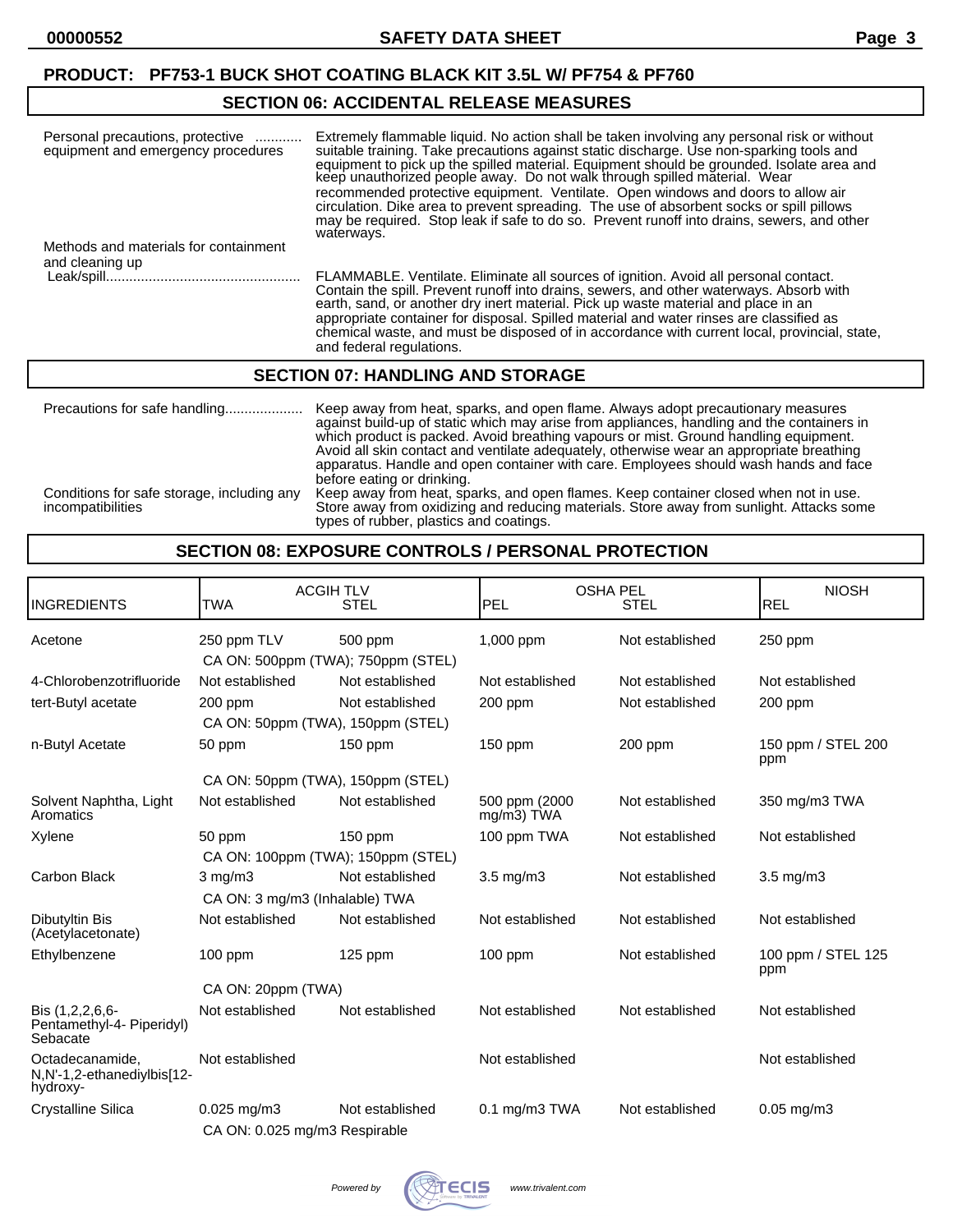#### **SECTION 08: EXPOSURE CONTROLS / PERSONAL PROTECTION**

| Appropriate engineering controls | Provide natural or mechanical ventilation to control exposure levels below airborne<br>exposure limits. Local mechanical exhaust ventilation should be used at sources of air<br>contamination, such as open process equipment, or during purging operations, to capture gases and fumes that may be emitted. Standard reference sources regarding industrial<br>ventilation (ie. ACGIH industrial ventilation) should be consulted for guidance about<br>adequate ventilation. Explosion-proof exhaust ventilation. |
|----------------------------------|----------------------------------------------------------------------------------------------------------------------------------------------------------------------------------------------------------------------------------------------------------------------------------------------------------------------------------------------------------------------------------------------------------------------------------------------------------------------------------------------------------------------|
| Personal Protective Equipment    |                                                                                                                                                                                                                                                                                                                                                                                                                                                                                                                      |
|                                  | Chemical safety goggles. Chemical safety goggles and full faceshield if splash hazard<br>exists.                                                                                                                                                                                                                                                                                                                                                                                                                     |
|                                  | Wear skin protection equipment. The selection of skin protection equipment depends on<br>the nature of the work to be performed. In the case of mixtures, consisting of several<br>substances, the protection time of the gloves cannot be accurately estimated. Contact<br>glove supplier for recommendations.                                                                                                                                                                                                      |
|                                  | Wear adequate protective clothes.                                                                                                                                                                                                                                                                                                                                                                                                                                                                                    |
|                                  | Safety boots per local regulations.                                                                                                                                                                                                                                                                                                                                                                                                                                                                                  |
|                                  | Local exhaust ventilation is recommended. Wear an appropriate, properly fitted respirator<br>when contaminant levels exceed the recommended exposure limits.                                                                                                                                                                                                                                                                                                                                                         |
|                                  | Emergency showers and eye wash stations should be available. Employees should wash                                                                                                                                                                                                                                                                                                                                                                                                                                   |
|                                  | their hands and face before eating, drinking, or using tobacco products.                                                                                                                                                                                                                                                                                                                                                                                                                                             |

#### **SECTION 09: PHYSICAL AND CHEMICAL PROPERTIES**

| Appearance/Physical state                      | Liauid.                                           |
|------------------------------------------------|---------------------------------------------------|
|                                                | Black.                                            |
|                                                | Characteristic odour.                             |
|                                                | Not available.                                    |
|                                                | Not applicable.                                   |
| Melting / Freezing point (deg C)               | $< 0 °C$ .                                        |
| Initial boiling point / boiling range (deg C). | $>$ 56 °C. (acetone).                             |
| Flash point (deg C), method                    | -18°C. (estimate; lowest flash point ingredient). |
|                                                | Not available.                                    |
| Flammability (solids and gases)                | Not applicable. Flammable liquid.                 |
| Upper flammable limit (% vol)                  | 12.6.                                             |
| Lower flammable limit (% vol)                  | $0.7$ .                                           |
| Vapour pressure (mm Hg)                        | Not available.                                    |
|                                                | $>1$ .                                            |
| Relative Density (Specific Gravity)            | 1.199.                                            |
|                                                | 10.01.                                            |
|                                                | Not available.                                    |
| Partition coefficient — n-octanol/water        | Not available.                                    |
| Auto ignition temperature (deg C)              | $>200$ . (estimate).                              |
| Decomposition temperature                      | Not available.                                    |
|                                                | 16000 cPs. Spindle #6 @ 20 rpm.                   |
|                                                | 1.56 lbs/USG; 186.9 g/L.                          |
|                                                |                                                   |

#### **SECTION 10: STABILITY AND REACTIVITY**

| Possibility of hazardous reactions<br>Conditions to avoid, including static<br>discharge, shock or vibration | Product is stable; hazardous polymerization will not occur.<br>Stable at normal temperatures and pressures.<br>Will not occur under normal temperature and pressure.<br>Avoid heat, spark, open flames. Electrostatic charge. |
|--------------------------------------------------------------------------------------------------------------|-------------------------------------------------------------------------------------------------------------------------------------------------------------------------------------------------------------------------------|
|                                                                                                              | Strong oxidizing agents. Reducing agents. Ammonia. Aldehydes. Acids. Alkalies. Nitrates.                                                                                                                                      |
|                                                                                                              | Plastics. Acetone may ignite or react violently with strong oxidizing agents, such as<br>chromic acid, chromiúm trioxide, chromyl chloride, hot nitric acid, potassium permanganate<br>(in an alkaline medium), or peroxides. |
| Hazardous decomposition products                                                                             | No hazardous decomposition products when stored and handled correctly. See                                                                                                                                                    |
|                                                                                                              | hazardous combustion products section 5.                                                                                                                                                                                      |

#### **SECTION 11: TOXICOLOGICAL INFORMATION**

| <b>INGREDIENTS</b>       | LC50                       | LD50                                                      |
|--------------------------|----------------------------|-----------------------------------------------------------|
| Acetone                  | 50,100 mg/m3 8 hours, rat  | 5,800 mg/kg (rat oral)                                    |
| 4-Chlorobenzotrifluoride | 4479 ppm                   | >6,800 mg/kg (rat oral);<br>>2,700 mg/kg (rabbit dermal)  |
| tert-Butyl acetate       | $>2,230$ mg/m3 4 hours rat | 4,100 mg/kg (rat, oral);<br>>2,000 mg/kg (rabbit, dermal) |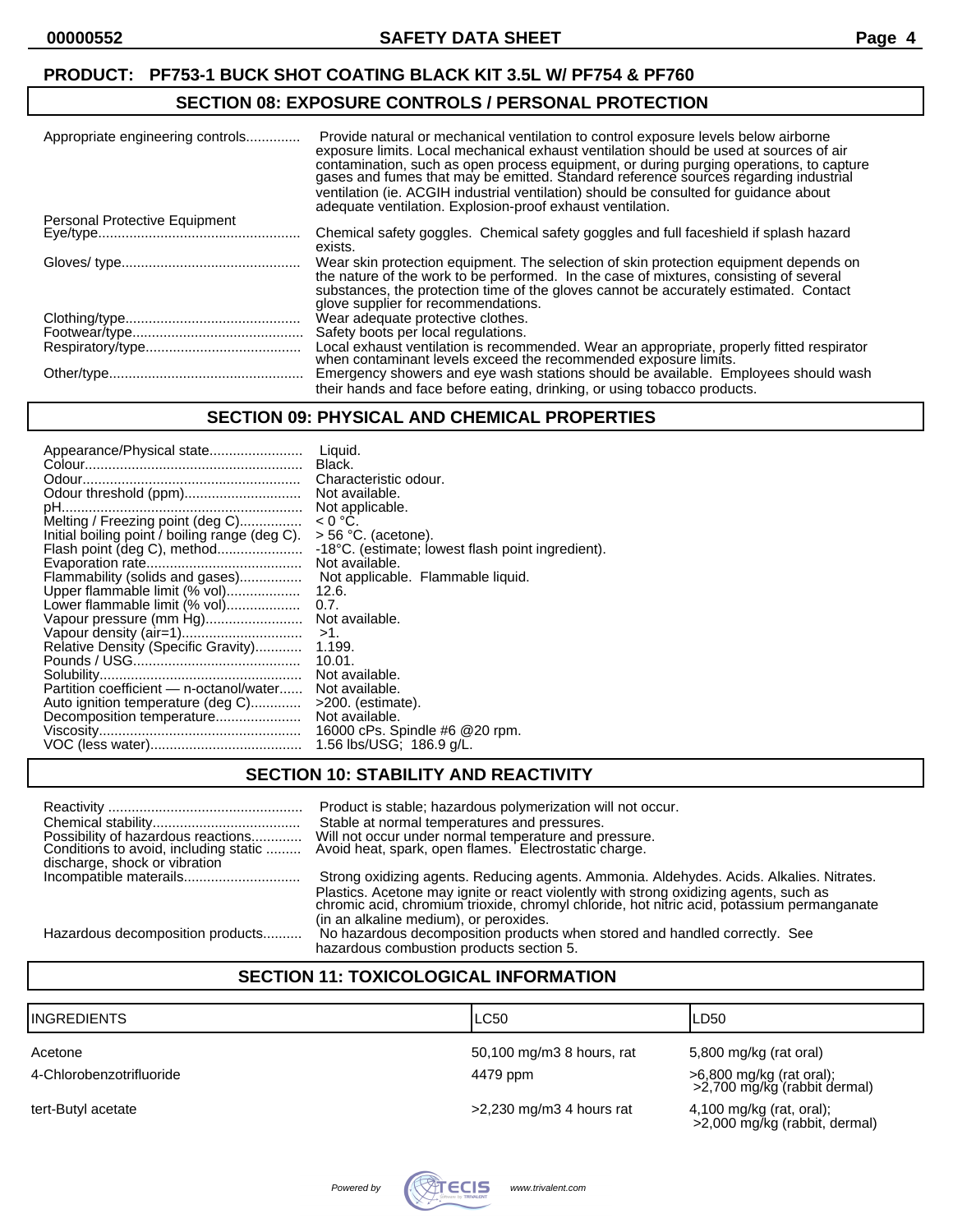#### **SECTION 11: TOXICOLOGICAL INFORMATION**

| <b>INGREDIENTS</b>                                                                                                                          |                                                                                                                                                                                                                                                                                                                                                                                                                                                                                                                                                                                                                                                                                                                                                                                                                                                                                                                                                                                                                                                                                                                                                                                                                                                                                                                                                             | LC50                                                                          | LD50                                                       |  |
|---------------------------------------------------------------------------------------------------------------------------------------------|-------------------------------------------------------------------------------------------------------------------------------------------------------------------------------------------------------------------------------------------------------------------------------------------------------------------------------------------------------------------------------------------------------------------------------------------------------------------------------------------------------------------------------------------------------------------------------------------------------------------------------------------------------------------------------------------------------------------------------------------------------------------------------------------------------------------------------------------------------------------------------------------------------------------------------------------------------------------------------------------------------------------------------------------------------------------------------------------------------------------------------------------------------------------------------------------------------------------------------------------------------------------------------------------------------------------------------------------------------------|-------------------------------------------------------------------------------|------------------------------------------------------------|--|
| n-Butyl Acetate                                                                                                                             |                                                                                                                                                                                                                                                                                                                                                                                                                                                                                                                                                                                                                                                                                                                                                                                                                                                                                                                                                                                                                                                                                                                                                                                                                                                                                                                                                             | >33 mg/L vapour,<br>$5.2$ mg/L<br>(rat) dust/mist                             | 10760 mg/kg (rat, oral)<br>14112 mg/kg (rabbit, dermal)    |  |
| Solvent Naphtha, Light Aromatics                                                                                                            |                                                                                                                                                                                                                                                                                                                                                                                                                                                                                                                                                                                                                                                                                                                                                                                                                                                                                                                                                                                                                                                                                                                                                                                                                                                                                                                                                             | 5.2 mg/L 4 hours, rat 3400 ppm 4 > 5,000 mg/kg rat oral > 2,000<br>hours, rat | mg/kg rabbit dermal                                        |  |
| Xylene                                                                                                                                      |                                                                                                                                                                                                                                                                                                                                                                                                                                                                                                                                                                                                                                                                                                                                                                                                                                                                                                                                                                                                                                                                                                                                                                                                                                                                                                                                                             | 6350 ppm 4 hours rat                                                          | >3523 mg/kg rat oral                                       |  |
| Carbon Black                                                                                                                                |                                                                                                                                                                                                                                                                                                                                                                                                                                                                                                                                                                                                                                                                                                                                                                                                                                                                                                                                                                                                                                                                                                                                                                                                                                                                                                                                                             | Not available                                                                 | >10,000 mg/kg oral rat<br>3,000 mg/kg dermal rabbit        |  |
| Dibutyltin Bis (Acetylacetonate)                                                                                                            |                                                                                                                                                                                                                                                                                                                                                                                                                                                                                                                                                                                                                                                                                                                                                                                                                                                                                                                                                                                                                                                                                                                                                                                                                                                                                                                                                             | Not Available                                                                 | 1864 mg/kg (oral, rat)                                     |  |
| Ethylbenzene                                                                                                                                |                                                                                                                                                                                                                                                                                                                                                                                                                                                                                                                                                                                                                                                                                                                                                                                                                                                                                                                                                                                                                                                                                                                                                                                                                                                                                                                                                             | No data                                                                       | 3,500 mg/kg rat oral<br>17,800 mg/kg rabbit dermal         |  |
| Bis (1,2,2,6,6- Pentamethyl-4- Piperidyl) Sebacate                                                                                          |                                                                                                                                                                                                                                                                                                                                                                                                                                                                                                                                                                                                                                                                                                                                                                                                                                                                                                                                                                                                                                                                                                                                                                                                                                                                                                                                                             | Not Available                                                                 | 2369-3920 mg/kg (oral rat),<br>>2000 mg/kg (dermal rabbit) |  |
| Octadecanamide, N,N'-1,2-ethanediylbis[12-hydroxy-                                                                                          |                                                                                                                                                                                                                                                                                                                                                                                                                                                                                                                                                                                                                                                                                                                                                                                                                                                                                                                                                                                                                                                                                                                                                                                                                                                                                                                                                             | Not determined                                                                | Not determined                                             |  |
| Crystalline Silica                                                                                                                          |                                                                                                                                                                                                                                                                                                                                                                                                                                                                                                                                                                                                                                                                                                                                                                                                                                                                                                                                                                                                                                                                                                                                                                                                                                                                                                                                                             | Not available                                                                 | >22,500 mg/kg oral rat                                     |  |
| Symptoms related to the physical, chemical<br>and toxicological characteristics<br>Effects of acute exposure<br>Effects of chronic exposure | The aromatic hydrocarbon solvents in this product can be irritating to the eyes, nose and<br>throat. In high concentration, they may cause central nervous system depression and<br>narcosis characterized by nausea, lightheadedness and dizziness from overexposure by<br>inhalation. Can cause moderate skin irritation, defatting and dermatitis.<br>Solvent vapours may be irritating to the eyes, nose and throat, resulting in redness, burning<br>and itching of eyes, dryness of the throat and tightness in the chest. Breathing of high<br>vapour concentrations may cause anesthetic effects and serious health effects.<br>Breathing high concentrations of vapour may cause anesthetic effects and serious health<br>effects. Intentional misuse by deliberately concentrating and inhaling this product may be<br>harmful or fatal.<br>Chronic exposure to organic solvent vapors have been associated with various neurotoxic<br>effects including permanent brain and/or nervous system damage, kidney, liver, blood<br>damage and reproductive effects among women. Symptoms may include nausea,<br>vomiting, abdominal pain, headache, impaired memory, loss of coordination, insomnia and<br>breathing difficulties. Excessive inhalation of vapours can cause respiratory irritation,<br>dizziness, headache, nausea and asphyxiation. |                                                                               |                                                            |  |
| Sensitizing capability of material<br>Carcinogenicity of material                                                                           | May be harmful or fatal if swallowed. Aspiration of material into lungs can cause chemical<br>pneumonitis which can be fatal.<br>May cause sensitization by skin contact. Ethylbenzene is a possible skin sensitizer.<br>IARC has classified Carbon Black as "Group 2B", possibly carcinogenic to humans, based<br>on laboratory animal inhalation studies. Ethylbenzene is classified as an A3 known animal                                                                                                                                                                                                                                                                                                                                                                                                                                                                                                                                                                                                                                                                                                                                                                                                                                                                                                                                                |                                                                               |                                                            |  |
|                                                                                                                                             | carcinogen. Quartz (Crystalline Silica) is listed by IARC in Group 1 as a carcinogen.<br>High level exposure to Xylene in some animal studies have been reported to cause health<br>effects on the developing embryo/fetus. The relevance of this to humans is not known.<br>Dibutyltin bis(acetylacetonate); May cause adverse effects.                                                                                                                                                                                                                                                                                                                                                                                                                                                                                                                                                                                                                                                                                                                                                                                                                                                                                                                                                                                                                    |                                                                               |                                                            |  |
| Specific Target Organ Toxicity                                                                                                              | Dibutyltin Bis (Acetylacetonate): Suspected of causing genetic defects.<br>May cause drowsiness or dizziness. May cause respiratory irritation. Causes damage to<br>organs through prolonged or repeated exposure.                                                                                                                                                                                                                                                                                                                                                                                                                                                                                                                                                                                                                                                                                                                                                                                                                                                                                                                                                                                                                                                                                                                                          |                                                                               |                                                            |  |

#### **SECTION 12: ECOLOGICAL INFORMATION**

| Persistence and degradability |
|-------------------------------|
|                               |
|                               |

Product data not available. Product data not available. Product data not available. Moduct data not available. Do not allow to enter waters, waste water or soil.

#### **SECTION 13: DISPOSAL CONSIDERATIONS**

Information on safe handling for disposal .<br>and methods of disposal, including any<br>contaminated packaging

Information on safe handling for disposal . Dispose of waste in accordance with all applicable Federal, Provincial/State and local and methods of disposal, including any regulations. Empty containers must be handled with care due to product residue.

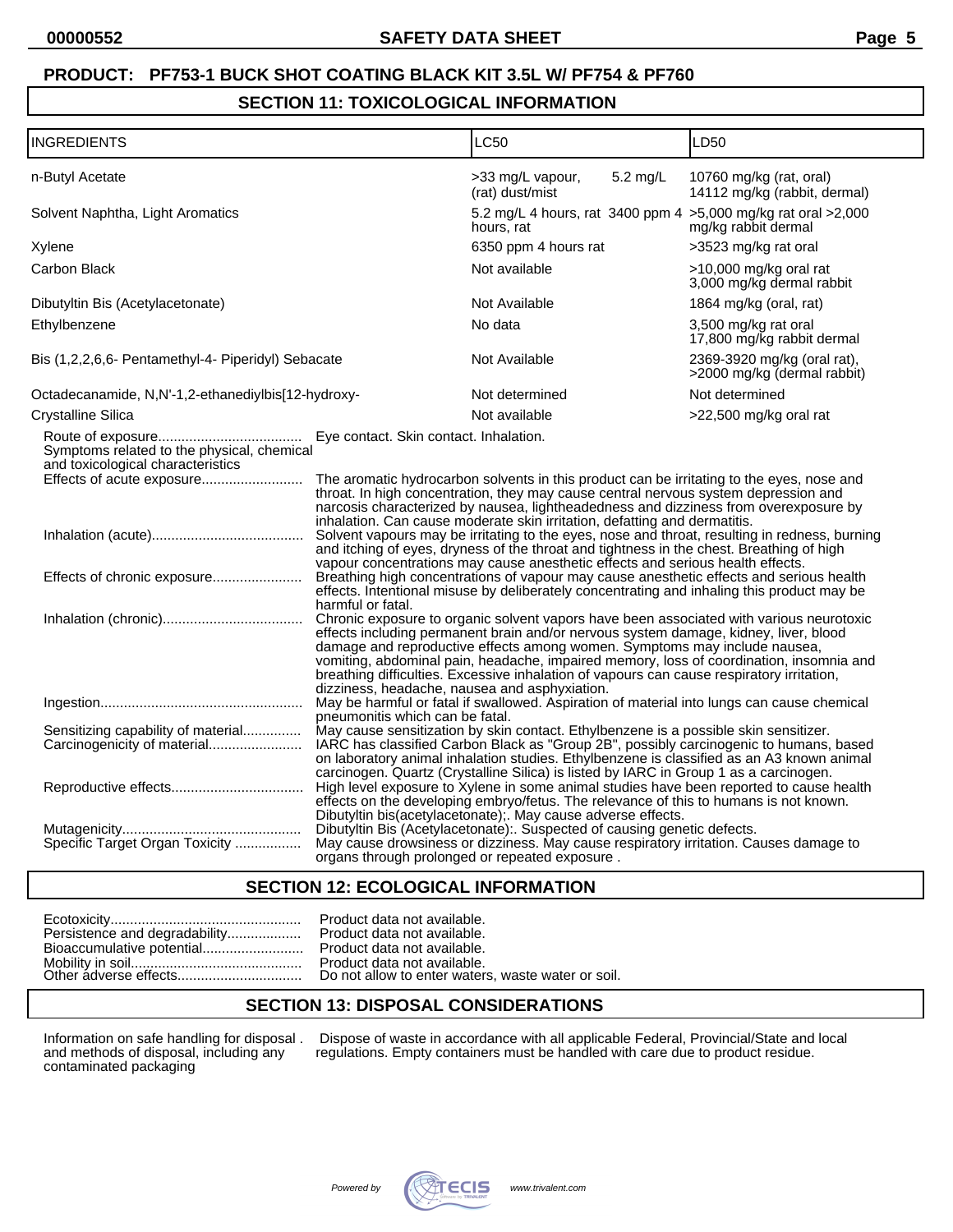#### **SECTION 14: TRANSPORT INFORMATION**

|                              | limited quantity exemption when packaged in containers less than 5 Litres.                                                                                       |
|------------------------------|------------------------------------------------------------------------------------------------------------------------------------------------------------------|
| IATA Classification (Air)    | UN1139 - COATING SOLUTION - Class 3 - Packing Group II. Limited Quantity. Do not<br>ship by air without checking appropriate IATA regulations.                   |
| IMDG Classification (Marine) | UN1139 - COATING SOLUTION - Class 3 - Packing Group II - EmS: F-E S-E. Limited Quantity. Check IMDG regulations for limited quantity exemptions.                 |
|                              | Potential marine pollutant.                                                                                                                                      |
|                              | In accordance with Part 2.2.1 of the Transportation of Dangerous Goods Regulations (July<br>2, 2014) - we certify that classification of this product is correct |

#### **SECTION 15: REGULATORY INFORMATION**

| <b>SARA Title III</b>                           | Contains ingredient(s) not on the DSL.<br>All components are either listed or exempt from the TSCA<br>This product is considered hazardous under the OSHA Hazard Communication Standard.                                                                                                                                                                                                                                                                                                                                                               |
|-------------------------------------------------|--------------------------------------------------------------------------------------------------------------------------------------------------------------------------------------------------------------------------------------------------------------------------------------------------------------------------------------------------------------------------------------------------------------------------------------------------------------------------------------------------------------------------------------------------------|
| Section 302 - extremely hazardous<br>substances | None.                                                                                                                                                                                                                                                                                                                                                                                                                                                                                                                                                  |
| Section 311/312 - hazard categories             | Immediate health, delayed health, fire hazard.<br>Ethylbenzene. Xylene.                                                                                                                                                                                                                                                                                                                                                                                                                                                                                |
| EPA hazardous air pollutants (HAPS)<br>40CFR63  | Ethylbenzene. Toluene. Xylene.                                                                                                                                                                                                                                                                                                                                                                                                                                                                                                                         |
|                                                 | ***! WARNING: This product can expose you to chemicals including [see below], which<br>are known to the State of California to cause birth defects or other reproductive harm.<br>(Toluene). ***! WARNING: This product can expose you to chemicals including [see<br>below], which are known to the State of California to cause cancer. (Carbon black -<br>airborne, unbound particles of respirable size). (Ethyl benzene). (Silica, crystalline<br>(airborne particles of respirable size). For more information, go to<br>www.P65Warnings.ca.gov. |

# **SECTION 16: OTHER INFORMATION**

Telephone number:................................... (800) 387-7981. Date of the latest revision of the safety .. 2021-01-29 data sheet

Prepared by: ............................................. REGULATORY AFFAIRS. Trivalent Data Systems Ltd. www.trivalent.com.

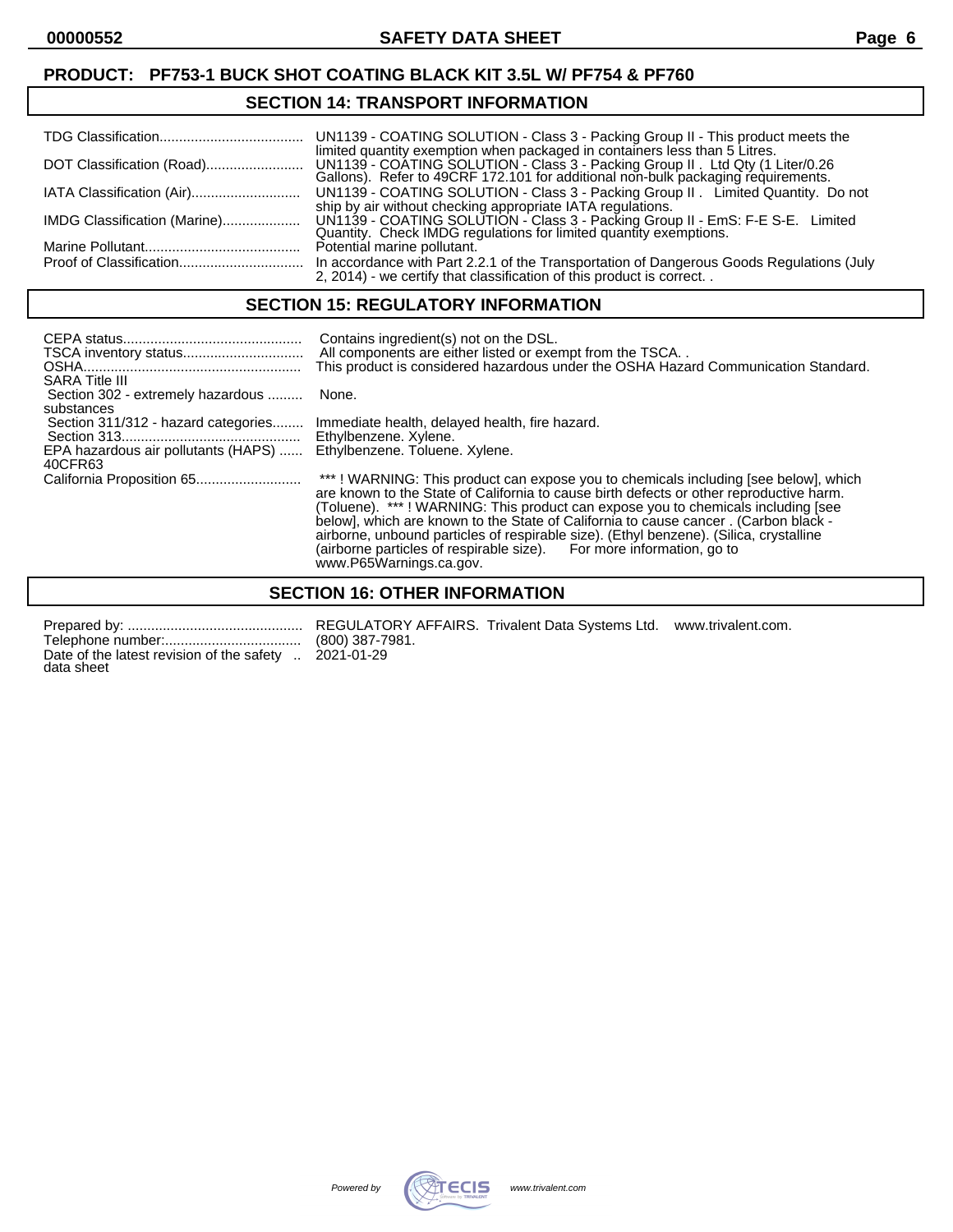**PIR** 

#### **00000551 SAFETY DATA SHEET Page 1**

Pro Form Products Ltd. 604 McGeachie Drive Milton, Ontario, L9T 3Y5 Canada 905-878-4990

### **PRODUCT: PF753-1B BUCK SHOT TRUCK BED COATING KIT-CONTAINS PF760**

**FORM.** 

#### **SECTION 01: IDENTIFICATION**

|                                                       | 604 McGeachie Drive<br>Milton, Ontario L9T3Y5<br>Tel (905) 878-4990 Fax (905) 878-1189                                        |
|-------------------------------------------------------|-------------------------------------------------------------------------------------------------------------------------------|
|                                                       | PF753-1B BUCK SHOT TRUCK BED COATING KIT-CONTAINS PF760                                                                       |
| Recommended use and restrictions on  Coatings.<br>use |                                                                                                                               |
|                                                       |                                                                                                                               |
|                                                       |                                                                                                                               |
|                                                       |                                                                                                                               |
|                                                       | IN THE UNITED STATES CALL CHEMTREC 1-800-424-9300.<br>** For medical emergencies contact your local poison control centre **. |

#### **SECTION 02: HAZARD IDENTIFICATION**



| DANGER.<br>Flammable Liquid 2. Skin Sensitizer - Category 1. Acute Toxicity (Inhalation) -<br>Category 4. Specific Target Organ Toxicity - Single Exposure - Category 3. (narcotic                                                                                                                                                                                                                                                                                                                                                                                                                   |
|------------------------------------------------------------------------------------------------------------------------------------------------------------------------------------------------------------------------------------------------------------------------------------------------------------------------------------------------------------------------------------------------------------------------------------------------------------------------------------------------------------------------------------------------------------------------------------------------------|
| effects). (respiratory system).<br>H225 Highly flammable liquid and vapour. H317 May cause an allergic skin reaction. H332<br>Harmful if inhaled. H335 May cause respiratory irritation. H336 May cause drowsiness or                                                                                                                                                                                                                                                                                                                                                                                |
| dizziness.<br>P210 Keep away from heat, sparks, open flames and hot surfaces. No smoking. P233<br>Keep container tightly closed. P240 Ground and bond container and receiving equipment.<br>P241 Use explosion proof equipment. P242 Use only non-sparking tools. P243 Take<br>precautionary measures against static discharge. P261 Avoid breathing mists, vapours and<br>sprays. P271 Use only outdoors or in a well ventilated area. P272 Contaminated work<br>clothing should not be allowed out of the workplace. P280 Wear protective gloves and eye<br>protection.                            |
| P370 + P378 In case of fire - use dry chemical powder, CO2 or foam to extinguish. P303 +<br>P361 + P353 If on skin or in hair: take off all contaminated clothing immediately. Rinse<br>thoroughly with water and use safety shower . P302 + P352 - If on skin: wash with plenty of<br>water. P362 + P364 - Take off contaminated clothing and wash before reuse. P333 + P313<br>If skin irritation or rash occurs, get medical advice/attention. P304 + P340 - If inhaled<br>remove person to fresh air and keep comfortable for breathing. P312 Call a POISON<br>CENTER/doctor if you feel unwell. |
| P233 Keep container tightly closed. P403 + P235 Store in well ventilated area. Keep cool.<br>P405 Store locked up.                                                                                                                                                                                                                                                                                                                                                                                                                                                                                   |
| P501 Dispose all unused, waste or empty containers in accordance with local regulations.<br>This product mixture has been classified based on its ingredients.                                                                                                                                                                                                                                                                                                                                                                                                                                       |

#### **SECTION 03: COMPOSITION / INFORMATION ON INGREDIENTS**

| ICHEMICAL NAME AND SYNONYMS | CAS#       | IWT. % |
|-----------------------------|------------|--------|
| tert-Butyl acetate          | 540-88-5   | 40-70  |
| Homopolymer of HDI          | 28182-81-2 | 15-40  |

<<The actual concentration(s) withheld as a trade secret>> .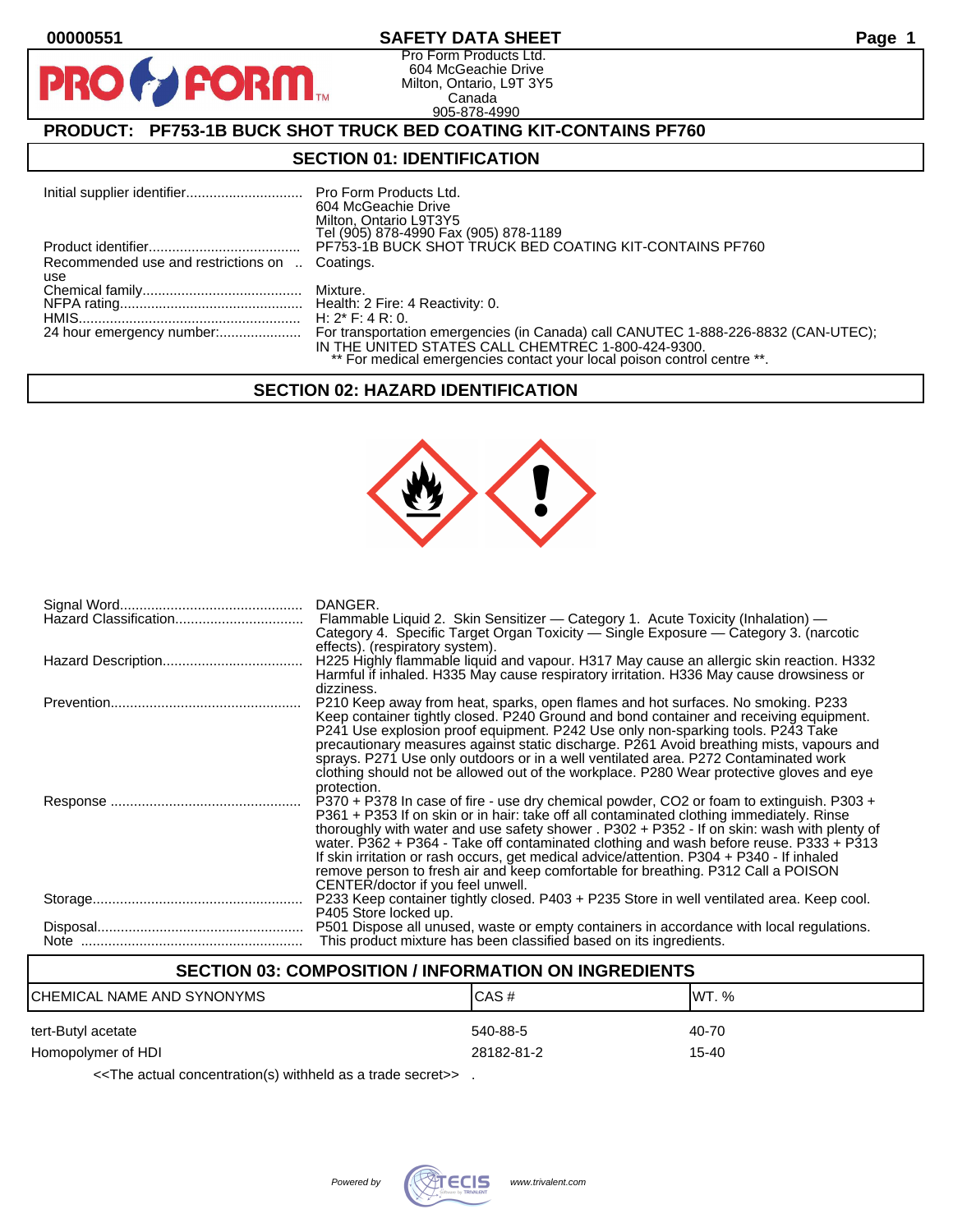#### **PRODUCT: PF753-1B BUCK SHOT TRUCK BED COATING KIT-CONTAINS PF760**

#### **SECTION 04: FIRST-AID MEASURES**

|                                                                  | Immediately remove all contaminated clothing, flush skin with water for at least 15 minutes.<br>Wash clothing before reuse. If irritation persists, seek medical attention.                                                                                                                                                                                                                                                                                    |
|------------------------------------------------------------------|----------------------------------------------------------------------------------------------------------------------------------------------------------------------------------------------------------------------------------------------------------------------------------------------------------------------------------------------------------------------------------------------------------------------------------------------------------------|
|                                                                  | In case of contact, immediately flush eyes, keeping eyelids open, with plenty of water for at<br>least 15 minutes. Check for and remove any contact lenses, if safe and easy to do so.                                                                                                                                                                                                                                                                         |
|                                                                  | If inhaled, remove to fresh air. If not breathing, give artificial respiration. If breathing is<br>difficult, give oxygen, obtain medical attention.                                                                                                                                                                                                                                                                                                           |
|                                                                  | Immediately call a physician. Drink plenty of water. Never give anything by mouth to an<br>unconscious person. This product could cause chemical pneumonitis through aspiration of<br>the product into the lungs following accidental ingestion. If spontaneous vomiting occurs                                                                                                                                                                                |
| Most important symptoms and effects,<br>whether acute or delayed | have victim lean forward with head down to prevent aspiration of fluid into the lungs.<br>May cause eye irritation. May cause mild skin irritation. Can cause skin sensitization. Can<br>cause central nervous system depression. High vapour concentrations may be irritating to<br>the respiratory tract. Vapors have a narcotic effect and may cause headache, fatigue,<br>dizziness and nausea. Symptoms may include abdominal pain, nausea, vomiting, and |
|                                                                  | diarrhea.<br>In the event of an incident involving this product ensure that medical authorities are<br>provided a copy of this safety data sheet. An individual having a skin or pulmonary                                                                                                                                                                                                                                                                     |
|                                                                  | sensitization reaction to this material should be removed from exposure to any isocyanate.<br>In all cases, if irritation persists seek medical attention.                                                                                                                                                                                                                                                                                                     |

#### **SECTION 05: FIRE-FIGHTING MEASURES**

| Suitable and unsuitable extinguishing                             | Carbon dioxide, dry chemical, foam. In cases of larger fires, water spray should be used.                                                                                                                                                                                                                                     |
|-------------------------------------------------------------------|-------------------------------------------------------------------------------------------------------------------------------------------------------------------------------------------------------------------------------------------------------------------------------------------------------------------------------|
| media                                                             | Do not use water in a jet.                                                                                                                                                                                                                                                                                                    |
| Specific hazards arising from the                                 | Toxic vapours may be evolved upon exposure to heat or open flame. Thermal                                                                                                                                                                                                                                                     |
| hazardous product, such as the nature of                          | decomposition products are toxic. May include:. Oxides of carbon (CO, CO2). Oxides of                                                                                                                                                                                                                                         |
| any hazardous combustion products                                 | nitrogen. Hydrogen cyanide. Isocyanates. Isocyanic acid. Under hot acidic conditions:.<br>Isobutylene. Acetic acid.                                                                                                                                                                                                           |
| Special protective equipment and<br>precautions for fire-fighters | Firefighter should be equipped with self-contained breathing apparatus and full protective<br>clothing to protect against potentially toxic and irritating fumes. Move containers from fire<br>area if this can be done without risk. Keep run-off water from entering sewers and other<br>waterways. Dike for water control. |

#### **SECTION 06: ACCIDENTAL RELEASE MEASURES**

| Personal precautions, protective<br>equipment and emergency procedures | No action shall be taken involving any personal risk or without suitable training. Isolate area<br>and keep unauthorized people away. Do not walk through spilled material. Wear<br>recommended protective equipment. Ventilate. Open windows and doors to allow air<br>circulation. Dike area to prevent spreading. The use of absorbent socks or spill pillows<br>may be required. Stop leak if safe to do so. Prevent runoff into drains, sewers, and other<br>waterways. Take precautions against static discharge. Use non-sparking tools and<br>equipment to pick up the spilled material.                                                               |
|------------------------------------------------------------------------|----------------------------------------------------------------------------------------------------------------------------------------------------------------------------------------------------------------------------------------------------------------------------------------------------------------------------------------------------------------------------------------------------------------------------------------------------------------------------------------------------------------------------------------------------------------------------------------------------------------------------------------------------------------|
| Methods and materials for containment<br>and cleaning up               |                                                                                                                                                                                                                                                                                                                                                                                                                                                                                                                                                                                                                                                                |
|                                                                        | Evacuate all non-essential personnel. Avoid breathing vapours and skin contact. Remove<br>sources of ignition if combustible or flammable vapours may be present and ventilate area.<br>Dike area to prevent spreading. Prevent runoff into drains, sewers, and other waterways.<br>Absorb residual material with sand, or other absorbent material. Shovel into suitable<br>unsealed containers, transport to well-ventilated area (outside) and treat with neutralizing<br>solution: mixture of water (80%) with non-ionic surfactant Tergitol TMN-10 (20%); or water<br>(90%), concentrated ammonia (3-8%) and detergent (2%). Allow to stand for 72 hours. |

#### **SECTION 07: HANDLING AND STORAGE**

| Precautions for safe handling                                   | This product must be manipulated by qualified personnel. Keep away from heat, sparks,<br>and open flame. Always adopt precautionary measures against build-up of static which<br>may arise from appliances, handling and the containers in which product is packed. Avoid<br>skin and eye contact. Avoid prolonged or repeated skin contact. Avoid breathing vapours or<br>mist. Use adequate ventilation. Handle and open container with care. Employees should<br>wash hands and face before eating or drinking. Warning properties (irritation of the eyes,<br>nose and throat or odour) are not adequate to prevent chronic overexposure from<br>inhalation. |
|-----------------------------------------------------------------|------------------------------------------------------------------------------------------------------------------------------------------------------------------------------------------------------------------------------------------------------------------------------------------------------------------------------------------------------------------------------------------------------------------------------------------------------------------------------------------------------------------------------------------------------------------------------------------------------------------------------------------------------------------|
| Conditions for safe storage, including any<br>incompatibilities | Store in tightly closed containers to prevent moisture contamination. Attacks some types of<br>rubber, plastics and coatings. Avoid: Water, Amines, Strong bases, Alcohols, Copper<br>alloys. Do not store above 50 deg C.                                                                                                                                                                                                                                                                                                                                                                                                                                       |



Decontaminate floor with decontaminate solution letting stand for at least 15 minutes.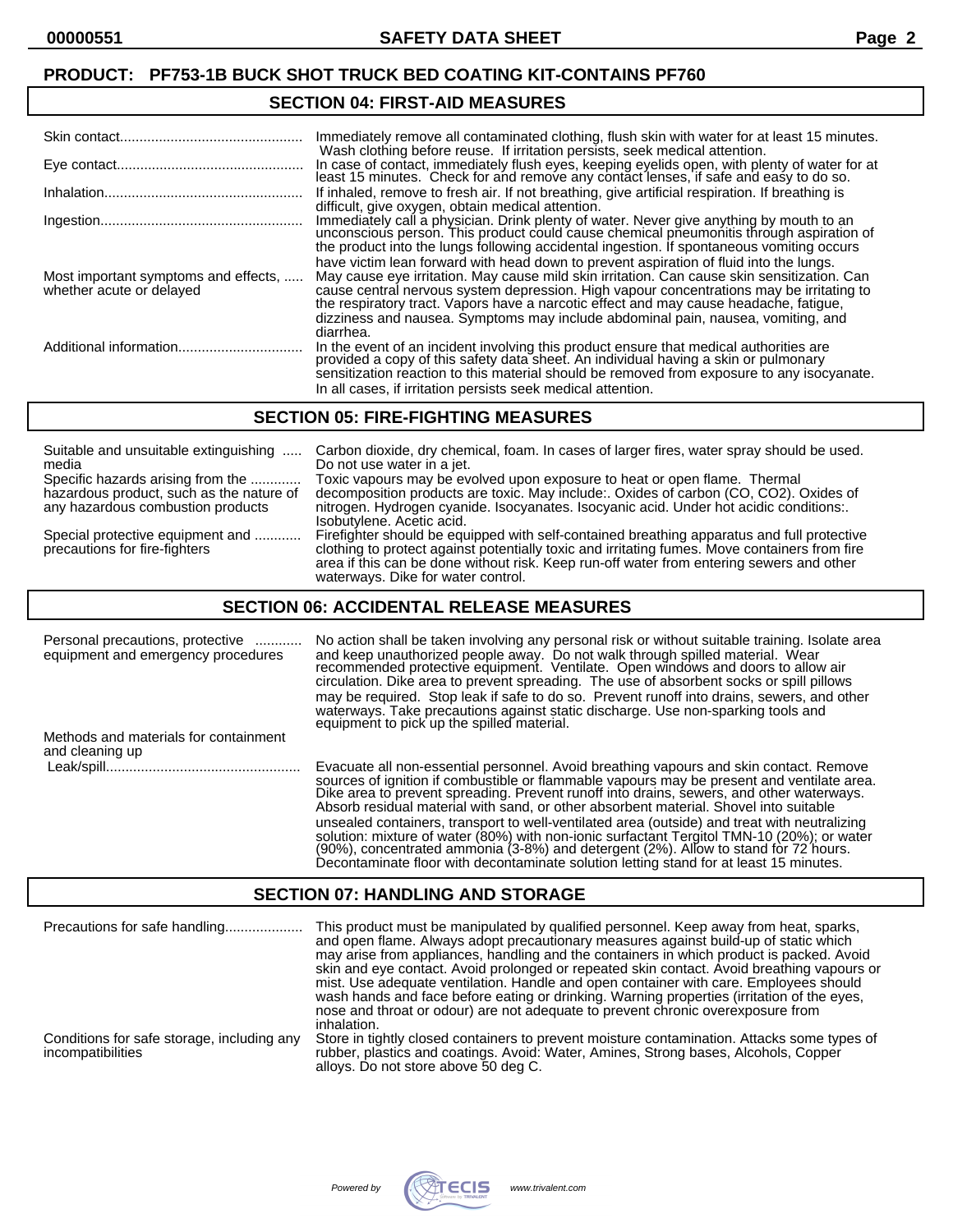# **PRODUCT: PF753-1B BUCK SHOT TRUCK BED COATING KIT-CONTAINS PF760 SECTION 08: EXPOSURE CONTROLS / PERSONAL PROTECTION**

| IINGREDIENTS                     | TWA                       | <b>ACGIH TLV</b><br><b>STEL</b>                                                                                                                                                                                                                                                                                                  | <b>PEL</b>       | <b>OSHA PEL</b><br><b>STEL</b> | <b>NIOSH</b><br><b>REL</b> |
|----------------------------------|---------------------------|----------------------------------------------------------------------------------------------------------------------------------------------------------------------------------------------------------------------------------------------------------------------------------------------------------------------------------|------------------|--------------------------------|----------------------------|
| tert-Butyl acetate               | $200$ ppm                 | Not established                                                                                                                                                                                                                                                                                                                  | $200$ ppm        | Not established                | 200 ppm                    |
|                                  |                           | CA ON: 50ppm (TWA), 150ppm (STEL)                                                                                                                                                                                                                                                                                                |                  |                                |                            |
| Homopolymer of HDI               | 5 mg/m $3$                | Not established                                                                                                                                                                                                                                                                                                                  | $5 \text{ mg/m}$ | Not established                | $5 \text{ mg/m}$           |
|                                  | Supplier: 0.5 mg/m3 (TWA) |                                                                                                                                                                                                                                                                                                                                  |                  |                                |                            |
| Appropriate engineering controls |                           | Local exhaust at points of emission. Ventilation system must be designed vapor and<br>explosion proof for handling solvent vapors.                                                                                                                                                                                               |                  |                                |                            |
| Personal Protective Equipment    |                           | Wear skin protection equipment. The selection of skin protection equipment depends on<br>the nature of the work to be performed. The following gloves are recommended :. Butyl                                                                                                                                                   |                  |                                |                            |
|                                  |                           | rubber gloves. Contact glove supplier for recommendations.<br>Splash proof chemical goggles or 8" face shield. Contact lenses should not be worn when<br>working with this chemical.                                                                                                                                             |                  |                                |                            |
|                                  |                           | Avoid breathing vapours. Whenever concentrations of isocyanates exceed the exposure<br>limit or are not known, respiratory protection must be worn. For operations where inhalation<br>exposure can occur, a NIOSH-approved respirator may be necessary. Use air-purifying<br>particulate / organic vapour cartridge respirator. |                  |                                |                            |
|                                  |                           | Wear adequate protective clothes.<br>Safety boots per local regulations.<br>Eyewash fountain. Emergency shower should be in close proximity. Employees should<br>wash their hands and face before eating, drinking, or using tobacco products.                                                                                   |                  |                                |                            |

## **SECTION 09: PHYSICAL AND CHEMICAL PROPERTIES**

# **SECTION 10: STABILITY AND REACTIVITY**

|                                                                        | Contact with moisture, other materials that react with isocyanates, or temperatures above<br>177 C, may cause polymerization.                                                       |
|------------------------------------------------------------------------|-------------------------------------------------------------------------------------------------------------------------------------------------------------------------------------|
|                                                                        | Stable at normal temperatures and pressures.                                                                                                                                        |
| Possibility of hazardous reactions                                     | Contact with moisture or other materials that react with isocyanates may cause<br>polymerization. Temperatures above 177 C.                                                         |
| Conditions to avoid, including static<br>discharge, shock or vibration | Avoid heat, spark, open flames. Electrostatic charge.                                                                                                                               |
|                                                                        | Water, Amines, Strong bases, Alcohols, Copper alloys. Strong oxidizing agents. Acids.<br>Alkalies. Nitrates. Plastics.                                                              |
| Hazardous decomposition products                                       | No hazardous decomposition products when stored and handled correctly. Under hot<br>acidic conditions: Isobutylene and acetic acid. See hazardous combustion products<br>section 5. |

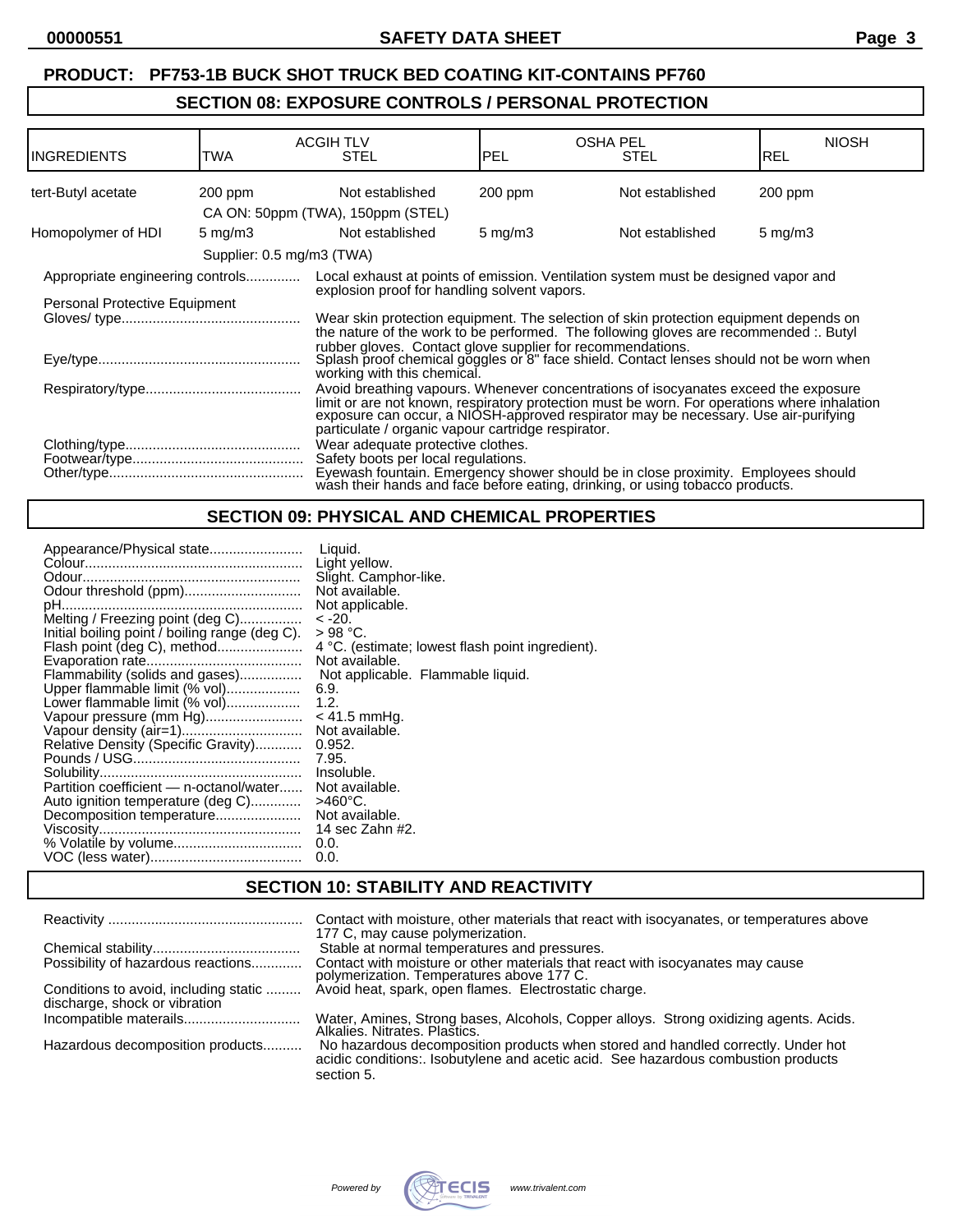# **PRODUCT: PF753-1B BUCK SHOT TRUCK BED COATING KIT-CONTAINS PF760**

#### **SECTION 11: TOXICOLOGICAL INFORMATION**

| <b>INGREDIENTS</b>                                                              | <b>LC50</b>                                                                                                                                                                                                                                                                                                                                                                                                                                                                                                                                                                                                                                                                                                                                                                                                                                                                                                                        | LD50                                                           |
|---------------------------------------------------------------------------------|------------------------------------------------------------------------------------------------------------------------------------------------------------------------------------------------------------------------------------------------------------------------------------------------------------------------------------------------------------------------------------------------------------------------------------------------------------------------------------------------------------------------------------------------------------------------------------------------------------------------------------------------------------------------------------------------------------------------------------------------------------------------------------------------------------------------------------------------------------------------------------------------------------------------------------|----------------------------------------------------------------|
| tert-Butyl acetate                                                              | $>2,230$ mg/m3 4 hours rat                                                                                                                                                                                                                                                                                                                                                                                                                                                                                                                                                                                                                                                                                                                                                                                                                                                                                                         | $4,100$ mg/kg (rat, oral);<br>>2,000 mg/kg (rabbit, dermal)    |
| Homopolymer of HDI                                                              | 390-453 mg/m3 rat 4 hours                                                                                                                                                                                                                                                                                                                                                                                                                                                                                                                                                                                                                                                                                                                                                                                                                                                                                                          | $> 5,000$ mg/kg (rat, oral);<br>> 5,000 mg/kg (rabbit, dermal) |
| Symptoms related to the physical, chemical<br>and toxicological characteristics |                                                                                                                                                                                                                                                                                                                                                                                                                                                                                                                                                                                                                                                                                                                                                                                                                                                                                                                                    |                                                                |
|                                                                                 | May cause skin irritation. Can cause reddening, itching, and swelling. Persons previously sensitized can experience allergic reaction with symptoms of reddening, itching, swelling<br>and rash. Prolonged contact may cause defatting of tissue.                                                                                                                                                                                                                                                                                                                                                                                                                                                                                                                                                                                                                                                                                  |                                                                |
|                                                                                 | Product liquid, aerosols or vapours are irritating. Damage is usually reversible. Can cause                                                                                                                                                                                                                                                                                                                                                                                                                                                                                                                                                                                                                                                                                                                                                                                                                                        |                                                                |
|                                                                                 | corneal damage. Can cause tearing, reddening and swelling.<br>Isocyanate vapour/mists at concentrations above the exposure limits can irritate (burning<br>sensation) the mucous membranes in the respiratory tract. This can cause a runny nose,<br>sore throat, coughing, chest discomfort, difficult breathing and reduced pulmonary<br>functioning. Persons with preexisting, nonspecific bronchial hyperreactivity can respond to<br>concentrations below the exposure limit with similar symptoms as well as asthma attack.<br>Exposure well above the exposure limit may lead to bronchitis, bronchial spasm and<br>pulmonary edema. Chemical or hypersensitive pneumonitis, with flu-like symptoms has<br>also been reported. These symptoms can be delayed up to several hours after exposure.<br>Excessive inhalation of vapours can cause respiratory irritation, dizziness, headache,<br>vomiting and unconsciousness. |                                                                |
|                                                                                 | May be harmful if swallowed. May cause nausea, vomiting, and diarrhea. May cause<br>central nervous system depression.                                                                                                                                                                                                                                                                                                                                                                                                                                                                                                                                                                                                                                                                                                                                                                                                             |                                                                |
| Effects of chronic exposure                                                     | As a result of previous repeated overexposure or a single large dose, certain individuals develop sensitization which will cause them to react to a later exposure to product at levels<br>well below the exposure limit. Prolonged or repeated skin contact may result in dry,<br>defatted and cracked skin, causing increased susceptibility to infection.                                                                                                                                                                                                                                                                                                                                                                                                                                                                                                                                                                       |                                                                |
| Sensitizing capability of material<br>Carcinogenicity of material               | May cause sensitization by skin contact.<br>None of the components present in this material at concentrations equal to or greater than<br>0.1% are listed by IARC, NTP, OSHA or ACGIH as a carcinogen.                                                                                                                                                                                                                                                                                                                                                                                                                                                                                                                                                                                                                                                                                                                             |                                                                |
|                                                                                 | No data on reproductive effects were found in the literature sources consulted.                                                                                                                                                                                                                                                                                                                                                                                                                                                                                                                                                                                                                                                                                                                                                                                                                                                    |                                                                |
| Specific Target Organ Toxicity                                                  | May cause drowsiness or dizziness. May cause respiratory irritation.                                                                                                                                                                                                                                                                                                                                                                                                                                                                                                                                                                                                                                                                                                                                                                                                                                                               |                                                                |

#### **SECTION 12: ECOLOGICAL INFORMATION**

| Environmental |  |
|---------------|--|
|---------------|--|

#### Environmental........................................... No product data. Do not allow to enter waters, waste water or soil.

#### **SECTION 13: DISPOSAL CONSIDERATIONS**

Information on safe handling for disposal . Dispose of as an industrial waste in a manner acceptable to good waste management and methods of disposal, including any practice and in accordance with applicable local, provincial/State or federal regulations. contaminated packaging Empty drums should be reconditioned by a properly licensed drum recycler.

#### **SECTION 14: TRANSPORT INFORMATION**

| UN1139 - COATING SOLUTION - Class 3 - Packing Group II - This product meets the                                                                                                                                                                 |
|-------------------------------------------------------------------------------------------------------------------------------------------------------------------------------------------------------------------------------------------------|
| limited quantity exemption when packaged in containers less than 5 Litres.                                                                                                                                                                      |
| for additional non-bulk packaging requirements.<br>UN1139 - COATING SOLUTION - Class 3 - Packing Group II. Limited Quantity. Do not                                                                                                             |
| ship by air without checking appropriate IATA regulations.<br>UN1139 - COATING SOLUTION - Class 3 - Packing Group II - EmS: F-E S-E. Limited<br>IMDG Classification (Marine)                                                                    |
| Quantity. Check IMDG regulations for limited quantity exemptions.<br>No.<br>In accordance with Part 2.2.1 of the Transportation of Dangerous Goods Regulations (July<br>2, 2014) - we certify that classification of this product is correct. . |
|                                                                                                                                                                                                                                                 |

#### **SECTION 15: REGULATORY INFORMATION**

|                                          | All con |
|------------------------------------------|---------|
|                                          |         |
| <b>SARA Title III</b>                    |         |
| Section 302 - extremely hazardous  None. |         |
| substances                               |         |

On Domestic Substances List (DSL). All components are listed. his product is considered hazardous under the OSHA Hazard Communication Standard.